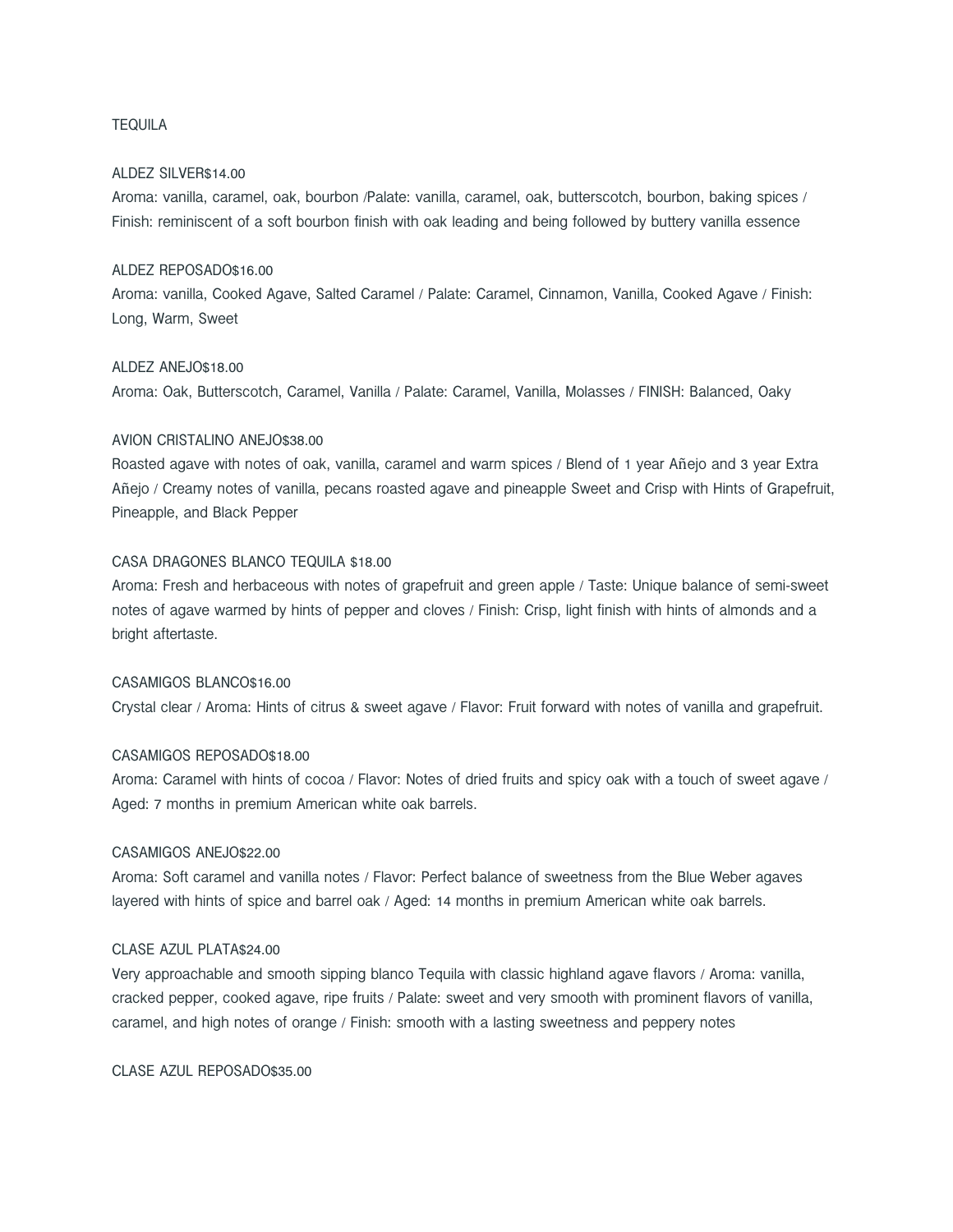Prominent flavors of vanilla, caramel, and cooked agave with a hint of oak make this a crowd pleasing sipping reposado Tequila / Aroma: vanilla, caramel, caramelized agave, toasted oak / Palate: maple, butter, butterscotch, vanilla, honey, and a touch of cinnamon spice / Finish: lingering and lasting, this reposado will stay with you for a while

#### CLASE AZUL GOLD ANEJO \$70.00

A joven Tequila made from a combination of Clase Azul Plata and a special reposado matured in French oak casks and an eight-year-old extra añejo aged in American whiskey casks and ultimately finished in sherry casks / Aroma: agave, green apple, orange peel, fresh fig, dried fruits and toasted nuts / Palate: toasted oak, fresh fig, green olives, dark chocolate, caramel / Finish: medium bodied and lasting

#### CLASE AZUL ANEJO\$90.00

Prominent flavors of vanilla, caramel, and oak paired with butterscotch and baking spices crowd pleasing sipping reposado Tequila / The hand-painted ceramic bottle is a beautiful tribute to the Mazahua indigenous culture and fabulous addition to any back bar or bar cart / Aged 25 months in used bourbon barrels / Aroma: vanilla, caramel, oak, bourbon / Palate: vanilla, caramel, oak, butterscotch, bourbon, baking spices / Finish: reminiscent of a soft bourbon finish with oak leading and being followed by buttery vanilla essence

#### CORRALEJO TEQUILA SILVER\$14.00

Aroma: White & pink peppercorns, mint / Palate: Agave, sweet spearmint/ Finish: Light & crisp

# CORRALEJO TEQUILA REPOSADO\$16.00

Aroma: Sweet vanilla, honey, spice, hints of oak / Palate: Lemon-lime, peppercorn, honey, oak, agave/ Finish: Smooth, warm, medium-bodied

# CORRALEJO TEQUILA AÑEJO\$18.00

Aroma: Oak, hints of cocoa, vanilla, peppercorn / Palate: Oak, caramel, white peppercorn, cardamom / Finish: Luxurious & full-bodied

### DE LEON BLANCO\$14.00

Aroma: Fresh citrus and crisp agave / Taste: Opens up with a rich complexity driven by notes of coconut and fresh citrus with a hint of lime / Finish: Warm brown spice and vanilla finishing with unparalleled smoothness

# DE LEON REPOSADO\$18.00

Aroma: Inviting aromas of cinnamon and butterscotch / Taste: Soft hints of caramelized oak balanced with layers of spice and refined dried fruit with a touch of red berries / Finish: Smooth vanilla and a hint of clove

# DE LEON ANEJO\$20.00

Aroma: Elegant notes of honeyed agave and baking spice / Taste: Entry of rich caramel balanced with a wisp of toasted oak underpinned by subtle dried fruit / Finish: Soft and silky with layers of toasted vanilla bean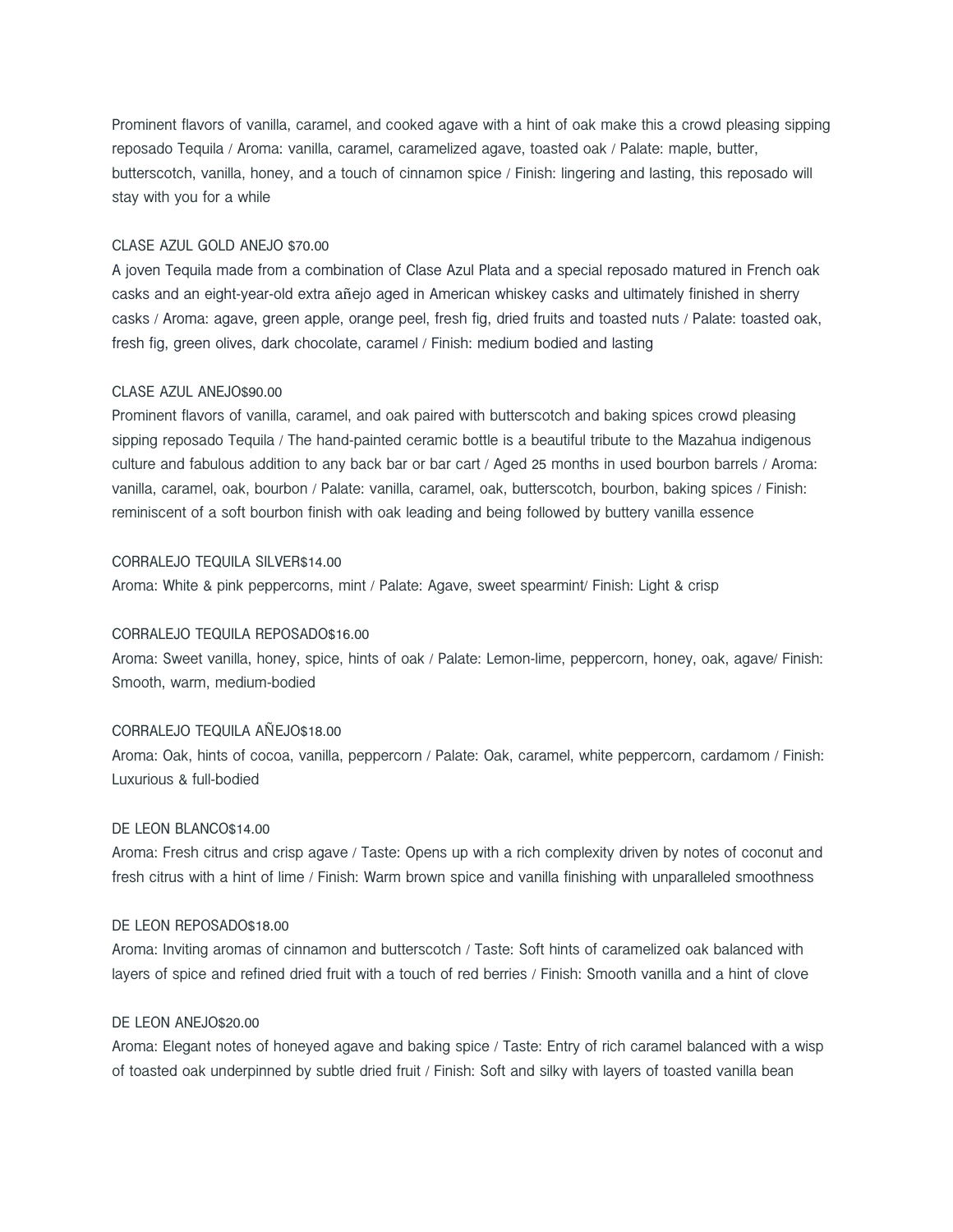# DON DIEGO SANTA BLANCO\$14.00

Purest, fresh, light and lovely Agave flavor/ Aroma: Herbaceous and peppery / Tasting: Excellent balance between crispness and sweetness with a long, pleasant finish

### DON DIEGO SANTA REPOSADO\$16.00

A well crafted Tequila of substance and finesse / Aroma: Notes of vanilla, honey, soft Oak and coco butter / Tasting: Mouth filling with strength, soft tannins, a hint of sweetness, smooth and with a long lingering finish

# DON DIEGO SANTA ANEJO\$18.00

Aroma: Notes of vanilla, soft Oak, fresh tobacco and apples / Tasting: Mouth filling, vanilla, hints of tobacco and Oak, balanced with strength and a long smooth finish

# DON JULIO BLANCO\$14.00

Crisp agave aromas blended with hints of citrus notes - lemon, lime and grapefruit / Taste: Light, sweet, agave flavor

# DON JULIO REPOSADO\$15.00

An inviting aroma of mellow lemon citrus notes and spice layers with touches of ripe stone fruit / Taste: Incredibly soft and elegant hints of dark chocolate, vanilla and light cinnamon

#### DON JULIO ANEJO\$18.00

A fresh blend of lime, grapefruit and mandarin citrus aromas with a rich touch of caramel / Taste: Full-bodied and complex with expressions of cooked agave, wild honey and oak-infused butterscotch

# DON JULIO 70 CLARO \$22.00

Crisp with traditional hints of Añejo / Taste: Smooth in character with highlights of vanilla, honey and toasted oak / Lingering hints of oak followed by a clean, warm finish

# DON JULIO 1942 \$30.00

Rich caramel and chocolate / Taste: Warm oak, vanilla and roasted agave / Lingering oak and rich vanilla

# GRAN CENTENARIO PLATA\$14.00

Blended in oak to achieve a subtle wood note and an incredibly smooth taste that is unusual for a white tequila. Our Plata contains fruit-forward notes of pear, lime, and citrus with a touch of black pepper.

#### GRAN CENTENARIO REPOSADO\$16.00

Rested in new oak casks, resulting in the perfect balance of taste and smoothness. Our Reposado provides a touch of fruit on the nose, with sweet tones of cooked agave and light hints of oak, toasted almonds, vanilla, and clove.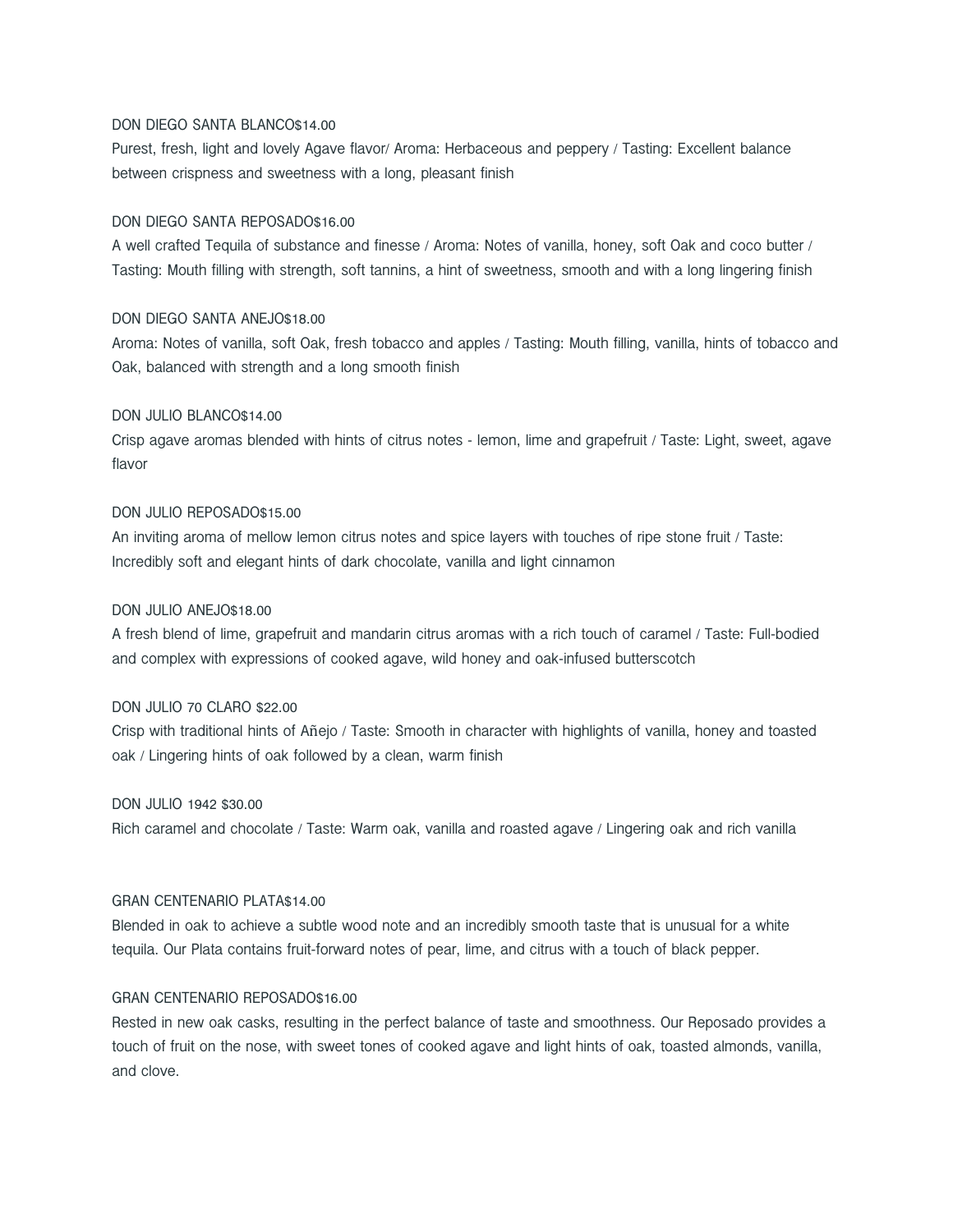# GRAN CENTENARIO ANEJO\$18.00

Aged in new American oak barrels to achieve a tequila of unparalleled smoothness and quality. Our Añejo offers aromatic notes of toasted oak, chocolate, caramel, and nuts. The tequila is soft and complex with a slightly sweet taste and a balanced profile.

#### HERRADURA SILVER\$14.00

Aroma: Robust, full of fruit and cooked agave, pulling in vanilla and slightly woody notes from the barrel / Taste: Distinctly sweet agave, mellowed slightly by the woody notes of the oak barrel / Finish: Leaves your mouth feeling smooth, finishing with invigorating warm notes.

#### HERRADURA REPOSADO\$16.00

Taste: Warm notes of anise, fruit, and spices come through the central aroma of cooked agave / Palate: Surprisingly smooth Vanilla and butter are peppered in the sweet, cooked agave / Finish: Finishes smooth and sweet with a hint of spice to keep things interesting.

#### HERRADURA ANEJO\$18.00

Aroma: Cooked agave blended with spice and floral notes / Taste: Remarkably smooth, with notes of cooked agave, toasted oak and dried fruit / Finish: Creamy; melts on your tongue.

# ULTRA AÑEJO HERRADURA\$26.00

Aromas: Wood, vanilla, caramel / Palate: Subtle notes of cooked agave, caramel, vanilla, wood, honey, dried fruits and toasted almonds/ Finish: Easy and pleasant Beyond smooth.

# MILAGRO RESERVE SILVER\$14.00

Brilliant with Platinum Hues / Aroma: Floral, Grapefruit and Mint / Taste: Bright Agave, Vanilla, Black Pepper and Mint with a Dry Finish

#### MILAGRO RESERVE REPOSADO\$16.00

Brilliant, Golden Straw with Platinum Hues / Aroma: Cinnamon, Caramel & Light Oak Tones / Taste: Vanilla, Caramel, All Spice and Oak with a Balanced, Dry Finish

# MILAGRO RESERVE ANEJO\$18.00

Deep Amber with Golden Hues / Aroma: Rich Oak, Stone Fruit, Toasted Nuts and Unsweetened Chocolate / Taste: Maple, Chocolate, Vanilla and Deep Oak Tones with a Spicy, Dry Finish

#### PATRON SILVER\$14.00

Aroma: Fruits & citrus / Taste: Smooth & sweet / Finish: Light pepper

PATRON REPOSADO\$16.00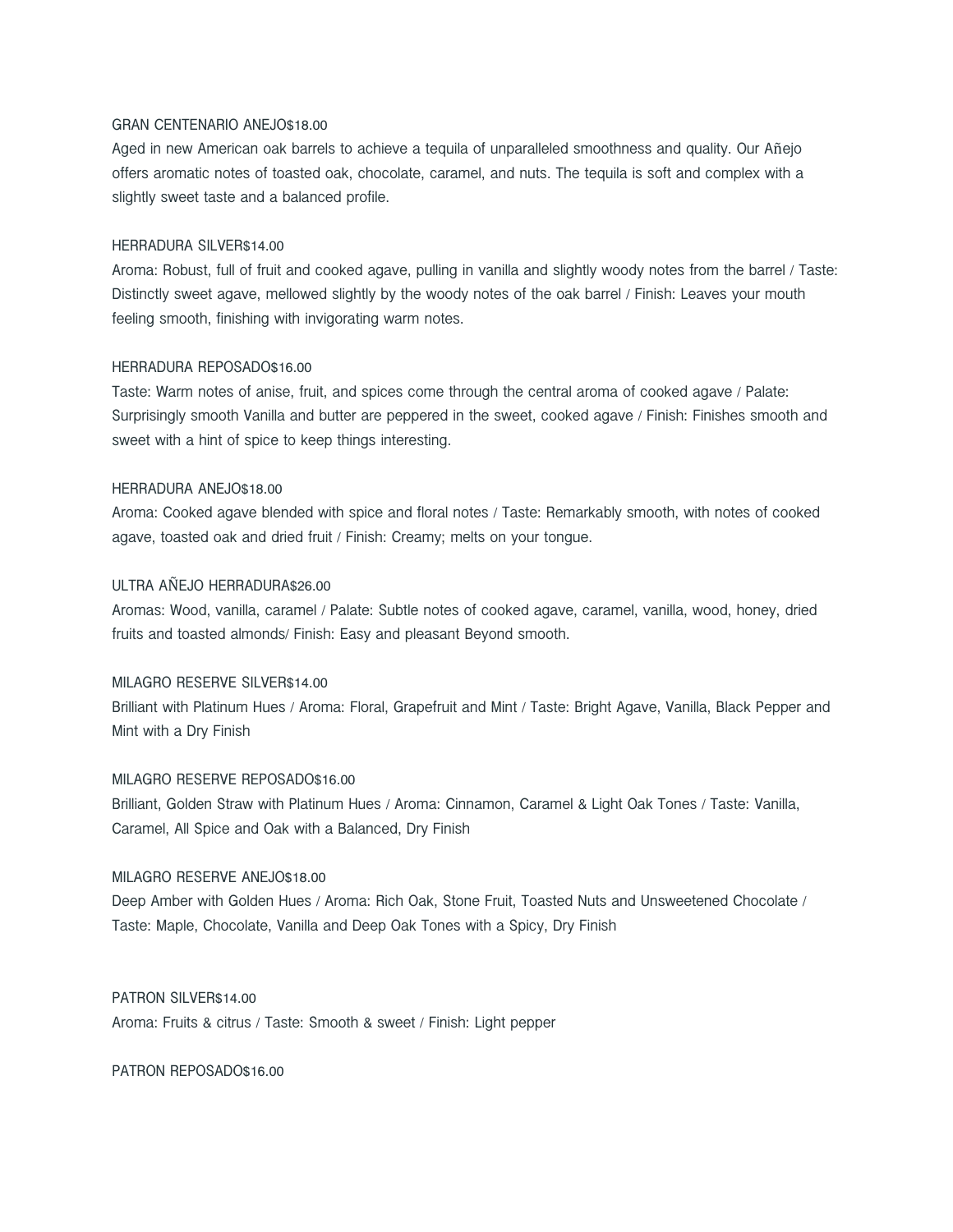Aroma: Oak wood & fresh agave / Taste: Fresh agave & oak with notes of fruit, citrus & honey / Finish: Light floral & vanilla

### PATRON ANEJO\$18.00

Aroma: Oak wood, vanilla & raisins / Taste:Oak wood with notes of vanilla, raisin & honey / Finish: Caramel & smoky notes

#### RIAZUL PLATA\$16.00

Aroma: Unique aromas and flavors indigenous to the Jalisco highlands / Taste: Bold in flavor, earthy, herbal, buttery, agave, hints of vanilla, and floral / Finish: Mild chocolate aftertaste.

## RIAZUL REPOSADO\$18.00

Aroma: Sweet scent of agave, pineapple, with hints of vanilla and oak / Taste: Smooth, bright, and approachable. The bold flavor of agave is omnipresent during the tasting experience, with spicy pepper, floral, and citrus notes complimented by hints of caramel and butterscotch / Finish: Medium - long finish that leaves a deliciously herbal and floral aftertaste.

## RIAZUL ANEJO\$22.00

Sweet aromas of cinnamon, spicy pineapple, and rich banana / Taste: Silk entry to a fruity medium body with great depth of vibrant flavors of caramel, agave, almond, and vanilla / Finish: Cinnamon

# RIAZUL EXTRA ANEJO TEQUILA\$45.00

Aged: for 4 years, rested in American Oak for 3 years, and finished for an additional year in Oloroso Sherry casks / Tastes: of sweet dried fruits, honey, and vanilla.

#### MF7CAL

# RIAZULENO CLASSICO\$16.00

Aroma: Delicate notes of ripe tropical fruit, sweet agave and smoke / Taste: Slightly sweet palate that merges with rich flavors of cinnamon, wet stone and mineral / Finish: Soft mineral finish.

#### RIAZULENO CONTEMPORANEO\$18.00

Aroma: Grilled pineapple, papaya, pepper, and smoke / Taste: Herbal taste with hint of floral notes from the select agave classes. (Wild Tobala and Espadin) / Finish: Long finish

#### 400 CONEJOS JOVEN\$14.00

finely crafted from 100% espadín agave and carries ancient Mesoamerican traditions in every bottle. Our awardwinning mezcal is well-balanced and smooth with soft hints of wood, sweet notes of cooked agave, and a pleasant smoky finish.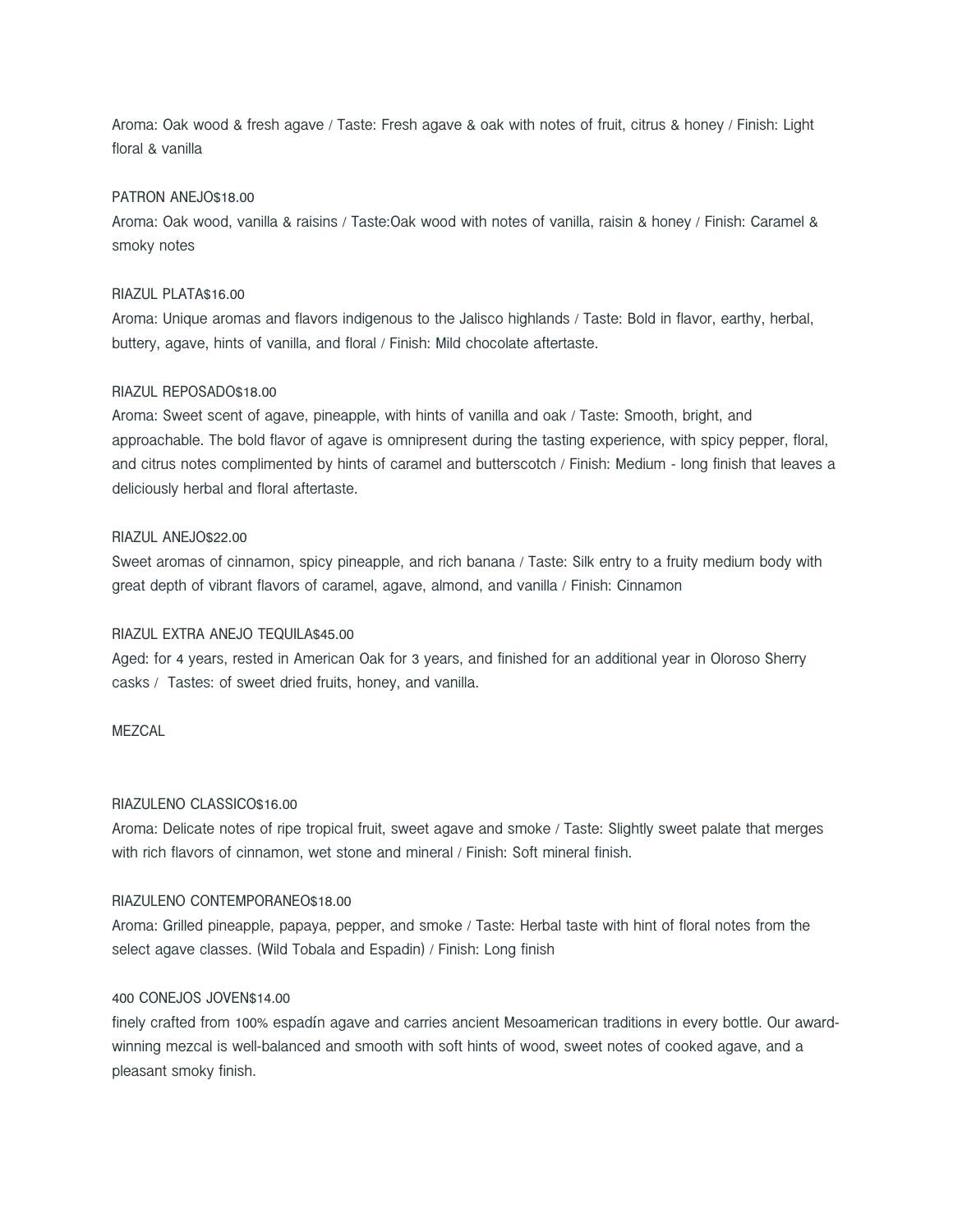# BANHEZ CUISHE\$21.00

Produced in limited quantities , Banhez Cuishe is an incredibly easy sipping mezcal with all the tropical fruitiness, acidic dryness, and herbaceous notes that Cuishe is typically known for.

# BANHEZ PECHUGA\$22.00

Comprised of 100% Espadín distilled with indigenous seasonal fruits and raw turkey breast placed in a copper still outfitted with a refrescadora. This unique single distillation technique imparts deliciously balanced fruit aromas, while preserving the agave's roasted flavors.

# BANHEZ TEPEZTATE\$23.00

Comprised of 100% Tepeztate agave (which can take up to 25 years to mature), this rare bottling of this unique agave species yields a flavor rich in smoke and terroir driven earthiness, with a green pepper vegetal nose, soft green apple fruitiness, and notes of citrus zest.

## BANHEZ ARROQUENO\$24.00

Comprised of 100% arroqueño agave, an enormous species taking up to 25 years to reach full maturity and found only in rural regions of Oaxaca. This delightful mezcal is earthy and dark, with subtle smoke and underlying sweetness.

## BOZAL BORREGO\$19.00

A dry mineral base is offset nicely with an abundance of fruit, herbaceous notes and nuttiness. A viscous entry coats the mouth leading to a fruit forward mid palate with subtle sweetness that shines with bright citrus and persimmons. The finish is smooth with flavors of smoked lamb.

#### BOZAL IBERICO\$19.00

The Jamón Ibérico expresses a citrus-forward nose of lime and grapefruit with a tropical aroma of banana. A viscous mouthfeel coats the palate with savory flavors, complemented by a slight floral note of hibiscus flower.

# BOZAL DE CALABAZA\$19.00

A unique, vegetarian Sacrificio offering, the nose provides bright scents of citrus peel and orange blossom, complemented by herbal notes of mint and eucalyptus. The chepiche used in the final distillation shows through on the palate, rounding out warm vegetal flavors imparted by the pumpkin stems and plantains.

# BOZAL CHINO VERDE\$22.00

The Chino Verde mezcal offers aromas of earth, dried herbs and burlap with a soft smokiness. Ancho chile coats the palate, accompanied by flavors of charred meats and slight sweetness with a viscous finish.

### BOZAL JABALI\$22.00

The aromatics express notes of lavender and sage. Bright green vegetal flavors of celery and parsley grace the palate with a lingering finish of black pepper.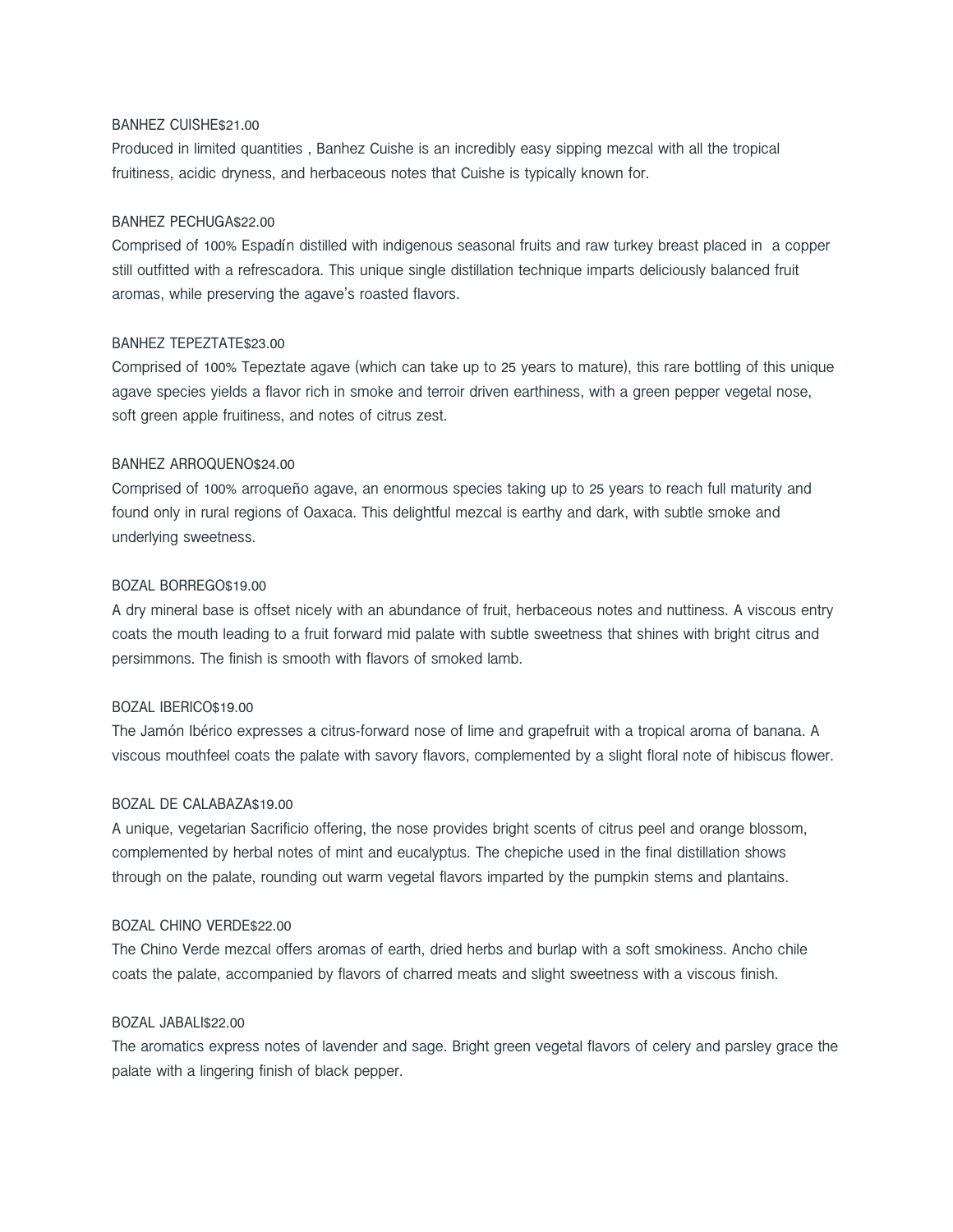# CAMPANTE\$15.00

The cooked agave gives forth aromas of vanilla, chocolate, and caramel, light herbal tones such as rosemary, eucalyptus, mint, and wisps of floral notes including lavender and orange blossom. As the liquid develops, the imprint on the palate is sweet and silky, the fruity aromas decant to citrus, leaving delicate smoky tones in the mouth.

# CASAMIGOS ESPADIN\$16.00

This Mezcal is balanced and elegant, offering harmonious hints of tamarind, pomegranate, banana and mango. Fresh herbal mint aromas, dried oregano and thyme lend character to the mezcal. The delicate tones of smoke, hints of licorice and mineral nuances lead to a long silky finish.

#### CLASE AZUL DURANGO\$75.00

Character, distinction, and beauty in one piece. Clase Azul Mezcal Durango is made from Cenizo Agave, an agave varietal that grows wild in the state of Durango in Northern Mexico.

The combination of mineral-rich soil and water from natural springs give it a distinctive and smoky character with complex flavor notes / Color: Bright crystalline with silver sparkles / Aroma: Citrus and herbal, green olive, cooked agave, and cloves / Flavor: peanut, brown sugar, honey, wood, chocolate, and notes of ripe fruit.

## CLASE AZUL MEZCAL GUERRERO\$75.00

Clase Azul Mezcal Guerrero reveals one of Mexico's best-kept secrets: the wondrous state of Guerrero, a littleexplored region that shows us yet another facet of Mexican culture. This member of the Clase Azul family was inspired by the singularity of Guerrero's landscapes, gastronomy, art, and heritage, its majestic flavor comes from a very rare variety of agave: the papalote agave. This plant grows wild in the mountain ranges in the state of Guerrero, where both the coastal climate and the freshness of green forests come through in its flavor profile / Color: Crystal clear with light straw-colored highlights / Aroma: Grapefruit skin, fresh wood, rosemary, peanut oil, hints of butter and daisy flowers / Taste: Fresh wood, seaweed, lemon juice, pepper and light notes of tobacco.

#### CREYENTE ESPADIN\$15.00

Aroma: Elegant and lingering smoky note that blends subtly with sweet fruity traces, fresh oak wood, mesquite, and light herbal hints / Taste: Sweet, reminiscent of cooked agave, with a taste of pleasant smoky notes and hints of fruit, yielding a smooth mezcal with layers of complexity / Finish: Overarching rich, smoky mesquite wood flavor.

#### DEL MAGUEY ESPADIN\$14.00

Has a nose of fruit aromatics, a hint of honey, vanilla and roast agave; the palate offers ginger, cinnamon, burnt sandalwood, banana and tangerine, with a long, soft finish

DEL MAGUEY CREMA DE MEZCAL\$14.00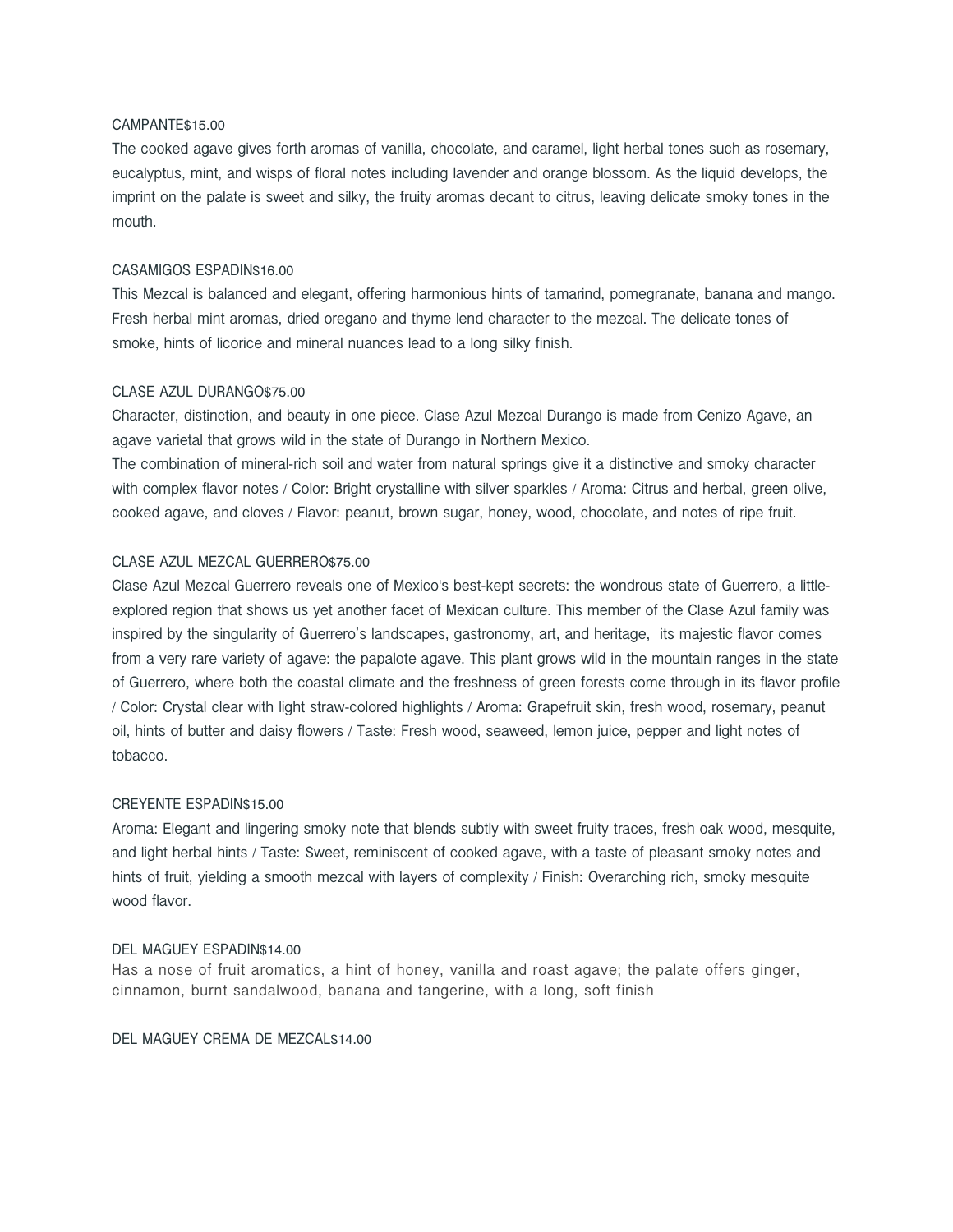Espadín. Naturally fermented and twice distilled in wood-fired copper stills. A unique combination of natural agave syrup and mezcal / Nose of roast agave, vanilla and pear, almond, coffee /palate of pineapple and sweet orange.

## DEL MAGUEY CHICHICAPAN\$18.00

Espadín. Naturally fermented and twice distilled in wood-fired copper stills / Nose of sweet roasted agave & toasted corn, palate of dried fruit & sweet almond, finish of chocolate & mint.

# DEL MAGUEY JABALI\$27.00

Wild Jabali. Naturally fermented and twice distilled in wood-fired copper stills / Nose of fresh figs, baked apples, and parmesan rind / Palate of bright acidity with notes of sweet violets and tarragon. Creamy finish with hints of sandalwood.

#### DEL MAGUEY TOBAZICHE\$27.00

Tobaziche. Naturally fermented and twice distilled in wood-fired copper stills / Nose of peat, sweet, herbaceous, and tropical fruit / Palate offers honey covered florals with a soft salinity / Mineral driven, bright, citrus finish.

# ILLEGAL JOVEN\$14.00

This Mezcal is unaged, which sets it apart from Ilegal reposado and Ilegal anejo which are aged. It has deep agave aromas, and hints of green apple, citrus and white pepper. There is a lingering heat and sweet agave feel.

### ILLEGAL REPOSADO\$16.00

Reposadois aged for 4 months in American oak barrels. It has caramelized pear and bitter orange on the nose, and clove, toffee and hints of vanilla on the palate. The mouth feel is velvety throughout.

#### ILLEGAL ANEJO\$18.00

Anejo is aged for 13 months in a blend of American and French oak. It has maple, clove, and bitter orange aromas, and dark chocolate and sweet agave on the palate. It is rounded, full, rich.

#### MARCA NEGRA ESPADIN\$16.00

Very green and has very little ethanol heat, despite the ABV / mild scents, fresh-cut grass, pineapple leaves, pineapple rinds, lime peel, yellow & green bell peppers, calamansi peel, scallions, chives and coriander.

#### MARCA NEGRA ENSAMBLE\$18.00

Ensamble is made by two different mezcaleros in two different towns. Make sure to check your bottle for exact details. Older releases were made by Alberto (Don Beto) Ortiz in Santa Maria La Pila, Miahuatlan, Oaxaca with maguey Espadin, Bicuishe and Madrecuixe. It has a semisweet beginning with citrus and yellow plum , clove and white pepper, and a floral end

MARCA NEGRA DOBADAN\$22.00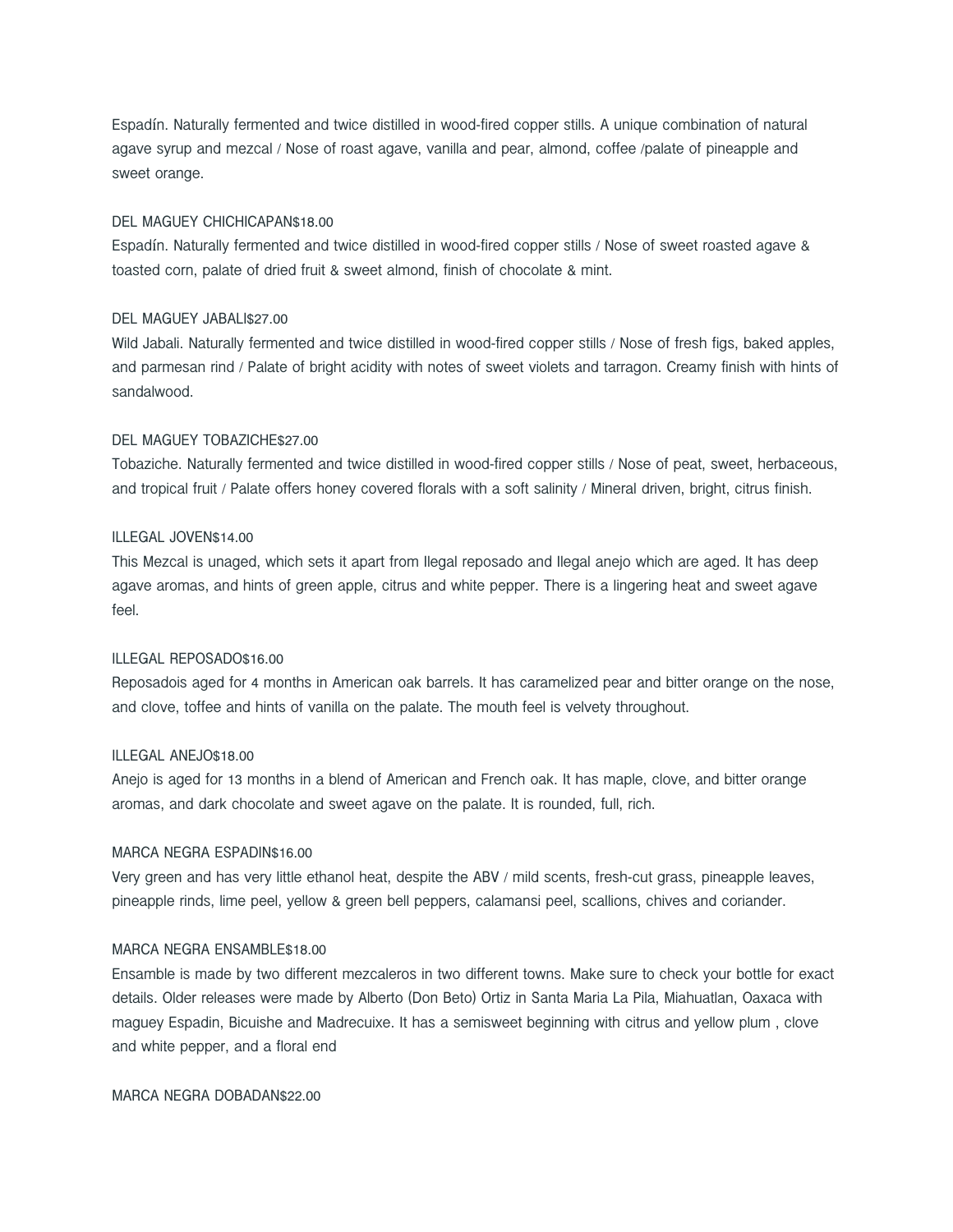Dobadan tastes of cooked agave with a touch of molasses and brown sugar, green herbs and grapefruit peel, a slight smoky flavor gives way to a sweet finish. The maguey Dobadaan is agave Rhodacantha in the Zapotec language. Both names for this type of agave are pretty widely accepted in certain regions of Oaxaca. The Marca Negra Dobadaan tastes of rich fruits, and it's very clean on the nose and palate.

#### MARCA NEGRA TEPEZTATE\$24.00

Tepeztate is produced in limited quantities due to the scarcity of the agave Tepeztate. This mezcal is made by Jorge Mendez in San Luis del Rio, Oaxaca using the agave Tepeztate that take between 20-30 years to mature. This has an intense minerality with notes of spicy green peppers, chives, and peat.

#### MARCA NEGRA TOBALA\$26.00

Tobala is a burly Mezcal. Certain batches are greater than 50% ABV and there are few mezcals in the US (especially maguey Tobala) with this level of alcohol content / Sweet & herbal roasted agave flavor in the nose. Mouthfilling agave aroma on the palate with smokey notes and freshly herbal hints. Nice and warm.

## METEORO ESPADIN\$14.00

It's a bold Espadin that has some bright fruity notes and a bit of smoke. It seems as though Meteoro is marketed mostly as mixer, and it's very good for that purpose.

## MEZCAL VAGO ELOTE\$14.00

has a nose full of smoky toasted corn and dry river stones. The body is sweet with wood tones and layers of honeycomb, green tropical fruit, and smoke. This is a triple distilled Mezcal. Between the second and third distillations, the maestro adds roasted corn from the farm. The roasted corn taste shines through to the finish. This Mezcal still has hints of the Vago Espadin's tough exterior, but its softer finish rounds the edges of the Espadin.

### MONTELOBOS ESPADIN\$14.00

Crystalline with pearl sparkles / Nose: Damp earth, freshly cut grass, honey, citrus, asparagus and smoke / Taste: Perfect balance between cooked and green maquey, nuts, herbacity and smoke.

## MONTELOBOS ENSAMBLE\$19.00

Bright with bluish silver sparkles / Nose: Cooked agave, smoke and citrus / Taste: Capers, nutmeg and pink pepper.

#### MONTELOBOS TOBALA\$24.00

Clear with bright platinum / Nose: Lemon, licorice, green pepper, pear, citrus andSpices / Taste: Basil, roasted fig macadamia and truffle.

#### MONTELOBOS PECHUGA\$30.00

Crystalline with pearl sparkles / Nose: Orange peel, pumpkin in tach and nutmeg / Taste: Tropical fruits, roasted almonds and maple honey.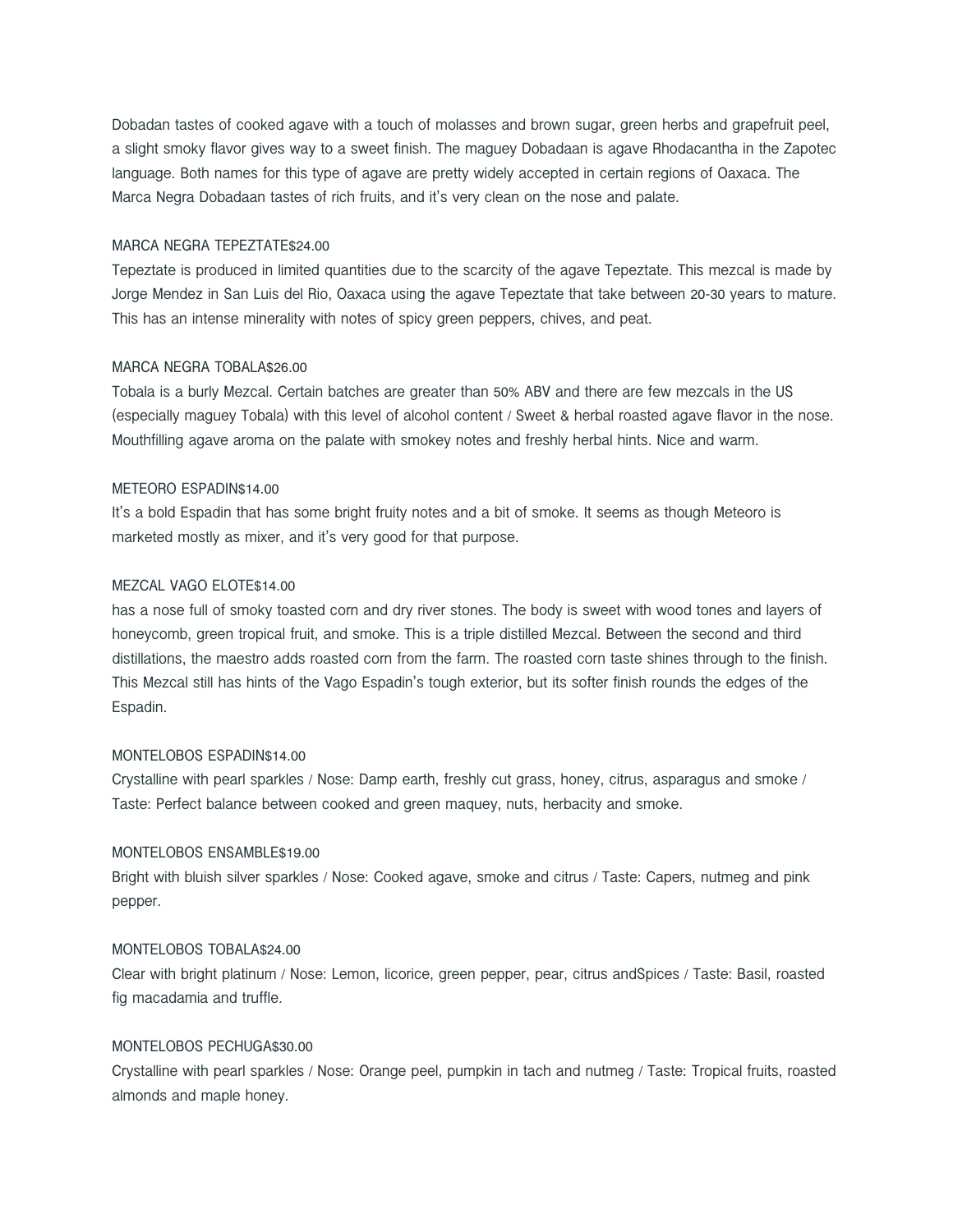# PAPALOTE\$14.00

Smooth taste with a distinguished consistency, producing a rich and lightly smoked mezcal flavor with herbal and citrus notes.

## PELOTON DE LA MUERTE PECHUGA\$18.00

It's a bright, herbaceous, fruity, and zesty mezcal with notes of citrus, tropical melon and pineapple, elderflower, and mint. Light smoke accompanies the notes throughout the finish.

# PIERDE ALMAS ESPADIN\$16.00

Its flavor notes include a bit of smoke, pepper, and hints of chocolate with a long savory finish that holds strong in the mouth.

## PIERDE ALMAS TEPEZTATE\$30.00

This Mezcal is extraordinarily complex with flavors of chocolate, bananas and pumpkin pie. There is a long viscous finish that is driven by high alcohol content.

# SAN BARTOLO\$14.00

Smooth, clean, subtle smoke and a clean mineral flavor that is super satisfying. It has delicate herbal and fresh mineral notes with a particular clean smoke.

# SANTA PEDRERA\$14.00

Bold in flavor, but smooth on the palate. Intense aromas of smokey ash notes.

# SIETE MISTERIOS DOBA-YEJ\$16.00

Notes of citrus, lemons, grapefruit, delicate smoke, and yellow apple, followed by violets, cooked agave, and toasted caramel.

#### SIETE MISTERIOS CUISHE\$19.00

An aromatic balance of cucumber, dill and dried grapefruit peel combined with a light presence of smoke and sweet, accents of honey and vanilla.

#### SIETE MISTERIOS COYOTE\$34.00

Notes of dry scented herbs such as holy leaf, epazote and pine needles with the bright citrus aromas of lime and grapefruit peel.

**WHISKEYS** 

ABERLOUR 12 \$16.00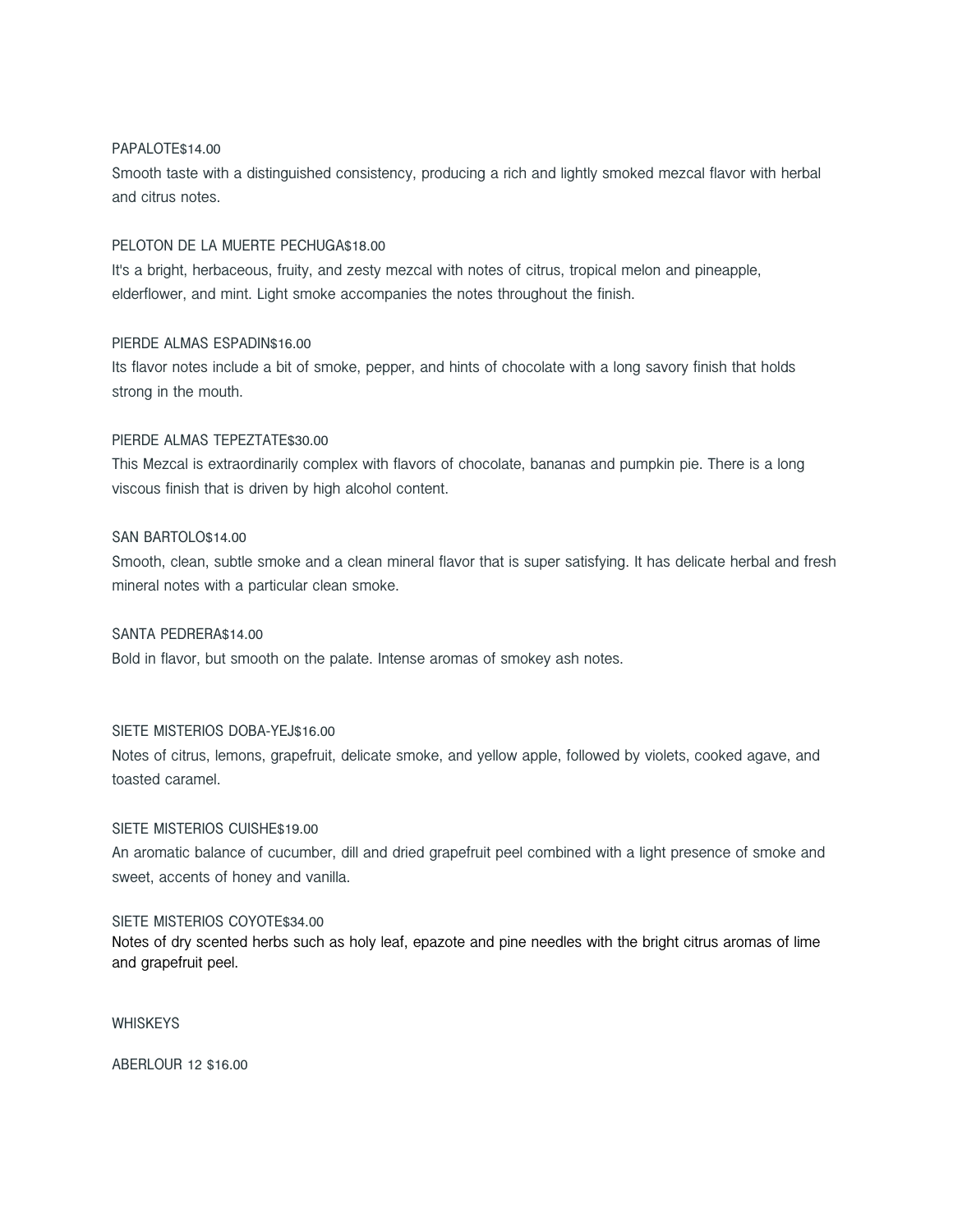The 12 year-old expression is a fine example of how the distinctively crisp, citrus character of Aberlour's new distillate is deftly softened by double cask maturation. Traditional Oak and seasoned Sherry butts are both used to great effect, as the mellowed spirits within are combined to deliver a subtly balanced flavour

# BASIL HAYDEN BOURBON\$16.00

Basil Hayden he created the kind of whiskey he loved; spicy yet smooth, both rich and sweet. A high-rye Kentucky straight bourbon with a refined flavor profile that rewards a second glass.

# BULLEIT BOURBON\$16.00

Caramel color with smooth and full body. Aroma of charred oak, rich caramel and warm spices. Notes of oak, allspice and cinnamon give way to hints of creamy vanilla, roasted nuts and rye bread on the palate. Long, lingering finish.

# BULLEIT RYE\$16.00

Burnished bronze color, along with rich oaky aromas. The aroma gives way to notes of citrus, vanilla, honey and spicy oak. The finish is clean, spicy and crisp, with a hint of caramel and vanilla.

## CANADIAN CLUB\$12.00

Aroma: Fresh and soft, with an almond nuttiness, hint of peppery Spice / Taste: Spicy and zesty, complimented with hints of rich oak and sweet vanilla, pleasant sweetness / Finish: Clean, dry and lingering with subtle oak

# CHIVAS REGAL 12\$14.00

Its radiant amber color is complemented by aromas of wild herbs, heather, honey and orchard fruits. The palated is filled with bursts of apples, hazelnut and butterscotch, and leads to a warm, lingering finish.

# FIREBALL\$12.00

Bold candied cinnamon spice notes bursting on the nose and palate. The finish is bold with heat.

#### HATOZAKI\$16.00

Unpeated, delicate and floral. It offers a balanced feel in the mouth, with an aromatic palate and floral notes. The style is elegant and light, carrying significant depth from the malted barley.

#### IWAI\$13.00

Corn whiskey, caramel syrup, rubbing alcohol, nuts and artificial sweetener. It's rather terrible / Palate: Artificial caramel corn, rubbing alcohol and a bit of vanilla. Like the aroma it tastes rather terrible… damn. / Finish: Short drop of artificial sweetness and alcohol that plunges into sharp metallic bitterness.

### JACK DANIEL'S\$14.00

Mellowed drop by drop through 10-feet of sugar maple charcoal, then matured in handcrafted barrels of our own making.

#### JAMESON\$14.00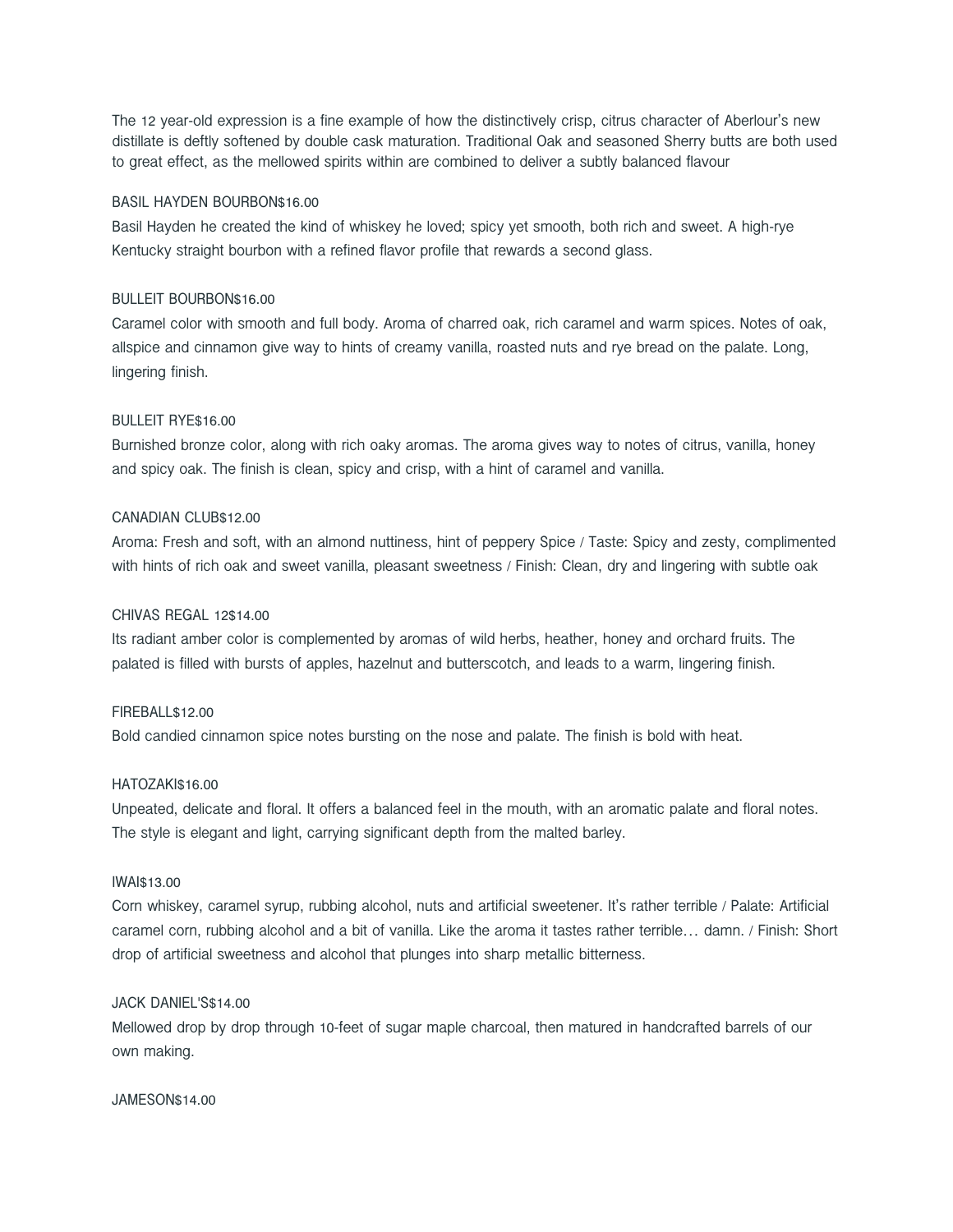Nose: A light floral fragrance, peppered with spicy wood and sweet notes / Taste: The perfect balance of spicy, nutty and vanilla notes with hints of sweet sherry and exceptional smoothness / Finish: Smooth, lingering finish.

## JAMESON BLACK BARREL\$16.00

Nose: Time spent maturing in these barrels leads to intensified aromas of butterscotch, fudge and creamy toffee / Taste: Nutty notes are in abundance alongside the smooth sweetness of spice and vanilla / Finish: Enjoy the richness and intensity of toasted wood and vanilla.

# JOHNNIE WALKER BLACK\$14.00

Sweet honey, caramel and vanilla are soon overlaid with a dry, gentle smoke.

#### JOHNNIE WALKER RED\$14.00

Smell: Fresh citrus fruitiness / Taste: Bursts of black pepper and cinnamon / Finish: A long, lingering smoky finish.

# JOHNNIE WALKER DOUBLE BLACK\$16.00

Take in the delicious scent of sweet smoke and cloves. Relish the unmistakably peaty taste – rich with raisins, fresh apples and a tropical orange flavor combined with creamy vanilla.

#### JOHNNIE WALKER BLUE\$45.00

Rolling waves of rich spice give way to a deep surge of vanilla sweetness and honey. Caramel and hazelnuts course through dark chocolate before a luxuriously long, smoky finish.

# MACALLAN 12 \$16.00

Balancing the rich fruit and oak spice of sherry-seasoned European oak with lighter flavors of citrus, coconut and vanilla from sherry-seasoned American oak for a perfectly harmonized flavor.

# MAKER'S MARK\$14.00

Woody oak, caramel, vanilla and wheat prevail in the nose / Taste: Sweet and balanced with caramel, vanilla and fruity essences / Finish: Smooth and subtle

#### MICHTER'S RYE\$14.00

Spice with peppery notes, citrus, butterscotch, oak

## THE GLENLIVET 12\$15.00

This classic single malt has a rich and fruity taste with a long, creamy and smooth finish. Its delicious flavour is delicately balanced with strong pineapple and vanilla notes.

# WOODFORD RESERVED\$16.00

comprised of more than 200 detectable flavor notes, from bold grain and wood, to sweet aromatics, spice, and fruit & floral notes.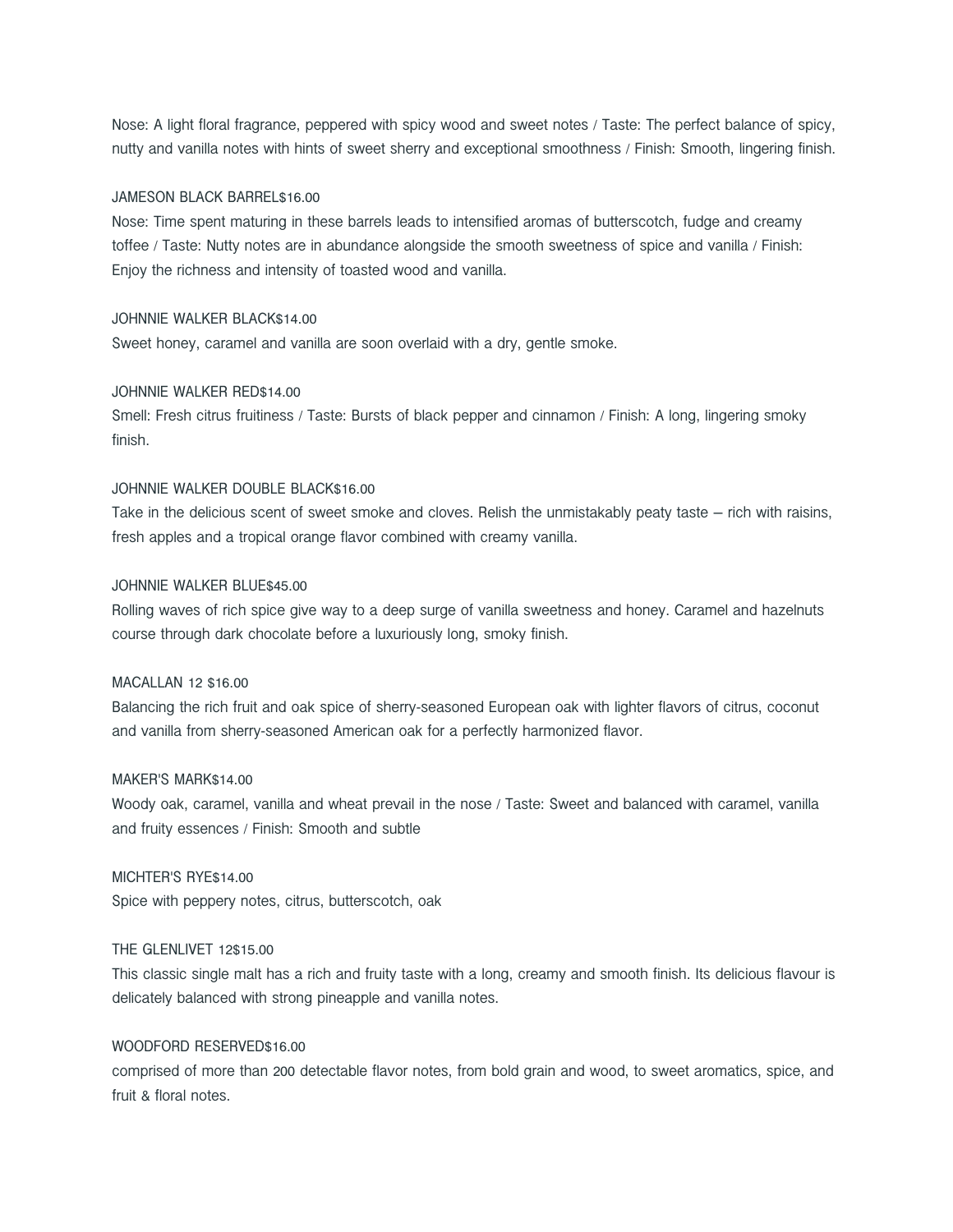# RUMS

#### BARCELO IMPERIAL\$18.00

Intense coppery amber color.

Brilliant coppery amber color. Aromas of butter cream, dried cherries, intense vanilla, pineapple jam and caramelized nuts followed by a mild entry to a dry but fruity flavor. Medium and exuberant body with great depth and balance. Finish with a flavor of carrot ice cream cake, kola nut, Mocha and a strong toasted taste that gradually fades.

#### CAPTAIN MORGAN\$14.00

Smooth and medium bodied, this spiced rum is a secret blend of Caribbean rums. Its subtle notes of vanilla and caramel give classic rum cocktails a distinctive, flavorful finish.

## DIPLOMATICO RSV\$18.00

Diplomático Reserva Exclusiva is a blend of exclusive rum reserves aged for up to twelve years, carefully selected by our Master Blenders. Marrying a unique body with excellent balance has made this multi awardwinning rum a reference for connoisseurs and fine spirits lovers throughout the world. Opening up with aromas of orange peel, toffee and licorice, it is smooth on the palate, and follows on with notes of toffee fudge that offers a seductive, long-lasting finish.

# FLOR DE CANA 18YR\$18.00

A sugar-free 18-year old, ultra premium rum that is sustainably produced (Carbon Neutral & Fair Trade certified). From a 5th generation family estate, it is naturally aged without artificial ingredients, distilled 100% with renewable energy and KOSHER certified. A full-bodied rum with a long and smooth finish that lingers in the palate.

# MATUSALEM 10\$14.00

A breezy, floral sweetness announces the nose to which it attaches light toffee, some oak and a touch of smoldering heat. Vanilla surges on the palate, only to be met by dried, tropical fruits. Oak continues to form a backbone, holding on tenaciously into a reasonably long finish.

# PLANTATIONS RUM XO\$20.00

The stunning floral/fruity opening aroma is transcendent, then releases fragrance of vanilla, cocoa and milk Chocolate / Palate : The delightful mango notes lend evidence to its advanced age, a result of long maturation in French oak cask.

#### RUMCHATA\$12.00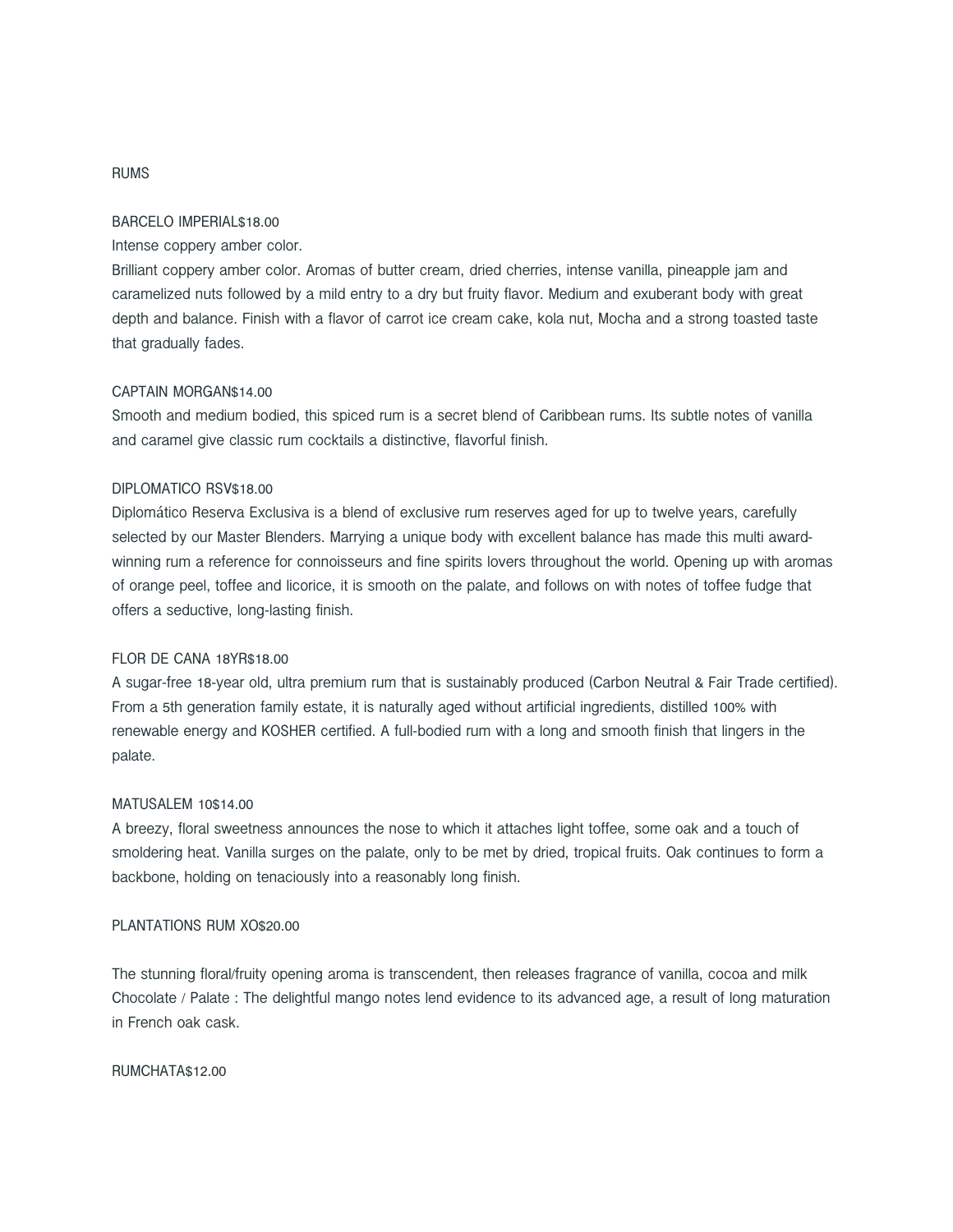very sweet, with a creamy body. It has vanilla, cinnamon, and dark rum notes on the finish. It tastes similar to Baileys Irish Cream, but distinguished by the cinnamon notes

# SANTA TERESA 1796 \$18.00

Amber red and rich of thick tears / Palate: Unique taste of nuts, leather, vanilla, cinnamon, dark chocolate, prunes, hints of honey and pepper / Nose: Fruity aroma with notes of wood

# GIN'S

# BEEFEATER\$14.00

Classical London Dry aroma of pine forward juniper and a hint of citrus

## BOMBAY SAPHIRE\$16.00

is a clean, refreshing, and citrus-forward gin. Tongue-coating flavors of juniper and pepper lead to a piney, prickly finish.

# BROCKMAN'S\$14.00

Gin's subtle signature perfume / discerning nose might detect hints of pine and lavender lemony, zesty citrus.

# ACZUN \$16

Its flavor is created from fresh botanicals native to Andalusia and distilled to appeal to the world. Clove, cardamom, orange and lemon peels, cinnamon, coriander, Anjelica, hibiscus, orange blossoms, licorice and juniper are selected and distilled until the optimal balance is achieved.

# EMPRESS\$16.00

Big bold juniper and heady citrus make up the majority of its aroma. Though hints of a plastic medical aroma, a touch of ethanol make the nose a bit more raw. Despite the lack of refinement around the edges, blind tasters might not think this gin was bright purple.

## HENDRICK'S\$16.00

is an unusual gin created from eleven fine botanicals. The curious, yet marvelous, infusions of rose & cucumber imbue our spirit with its uniquely balanced flavor resulting in an impeccably smooth distinct gin.

## MALFY\$16.00

Classic juniper, coriander and anise aromas jump out of the glass  $/$  flavor: dry – almost salty dry – complex juniper, slight hint of citrus

#### TANQUERAY\$16.00

Juniper-forward gin with distinctive flavors of piney juniper and feint lemon zest. It is these perfectly balanced botanicals of juniper, coriander which create a classic base for every gin